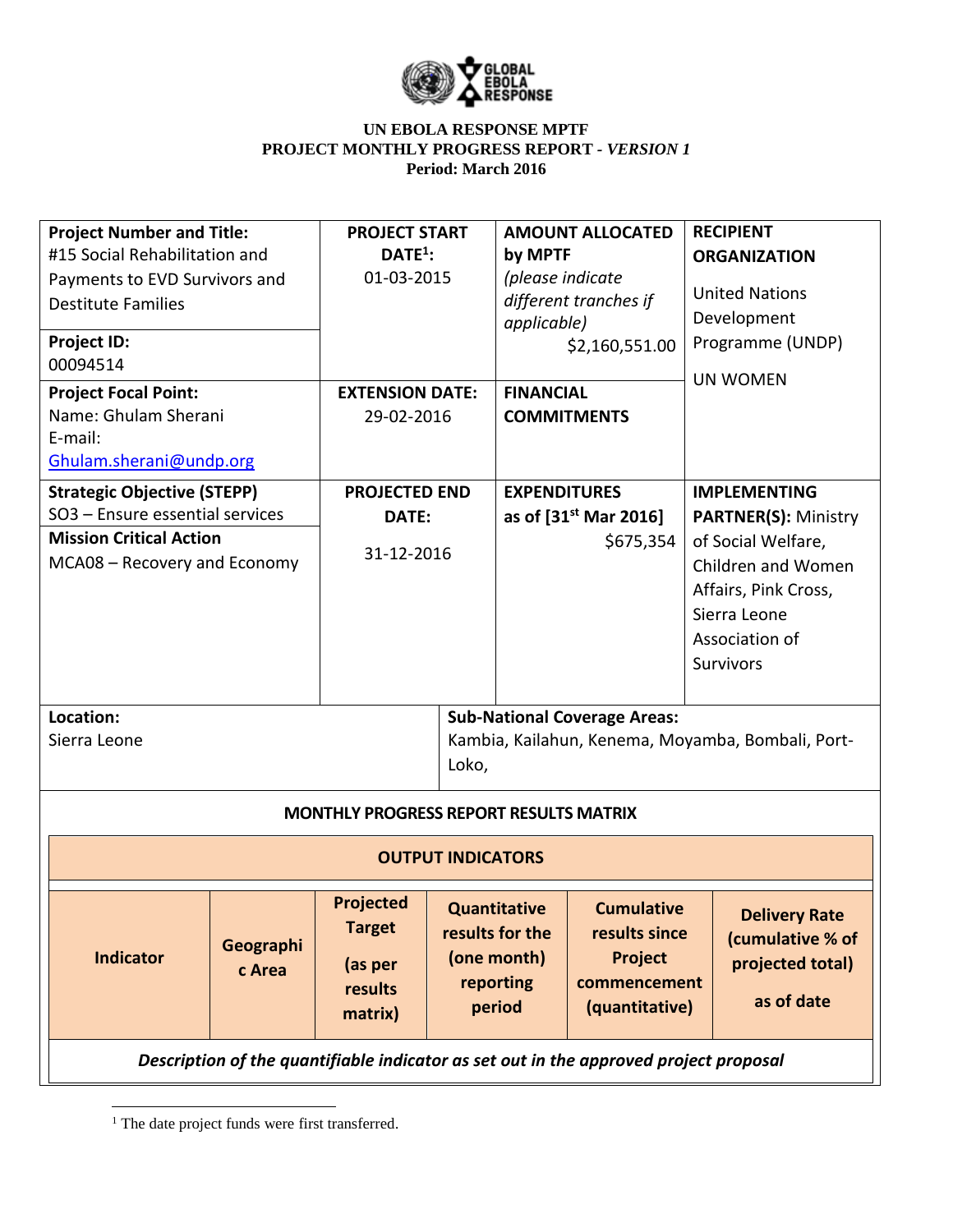

| # of survivors and<br>destitute families<br>receiving solidarity<br>kits                                                                  | 4 local<br>councils:<br>Kailahun,<br>Bo,<br>Moyamba,<br>Port-Loko | 500  | $\mathbf 0$                                                       | 500                                                                              | 100% |
|-------------------------------------------------------------------------------------------------------------------------------------------|-------------------------------------------------------------------|------|-------------------------------------------------------------------|----------------------------------------------------------------------------------|------|
| # of survivors and<br>destitute families<br>covered by the<br>social safety net<br>arrangements                                           |                                                                   | 2500 | 1000 most<br>vulnerable<br>survivors and<br>destitute<br>families | $\overline{A}$<br>comprehensive<br>list of 2,500<br>beneficiaries<br>established | 40%  |
| # of survivors<br>received skills<br>development<br>services                                                                              |                                                                   | 2500 | validated for<br>selection in<br>Bombali and<br>Port Loko         | Selection of<br>most vulnerable<br>beneficiaries                                 | 40%  |
| # of survivors<br>receiving<br>psychosocial,<br>sanitation and<br>hygiene support                                                         |                                                                   | 250  | 100                                                               | 250                                                                              | 100% |
| <b>EFFECT INDICATORS (if available for the reporting period)</b>                                                                          |                                                                   |      |                                                                   |                                                                                  |      |
| # of survivors and<br>destitute families<br>socially<br>rehabilitated<br>(disaggregated by                                                | districts:<br>Kailahun,<br>Kenema,<br>Moyamba,<br>Bombali,        | 2500 | 500                                                               | 1000                                                                             | 40%  |
| gender and<br>locations)<br># of survivors and<br>destitute families<br>able to access<br>basic services<br>through solidarity<br>package | Port-Loko<br>Kambia                                               | 500  | $\boldsymbol{0}$                                                  | 500                                                                              | 100% |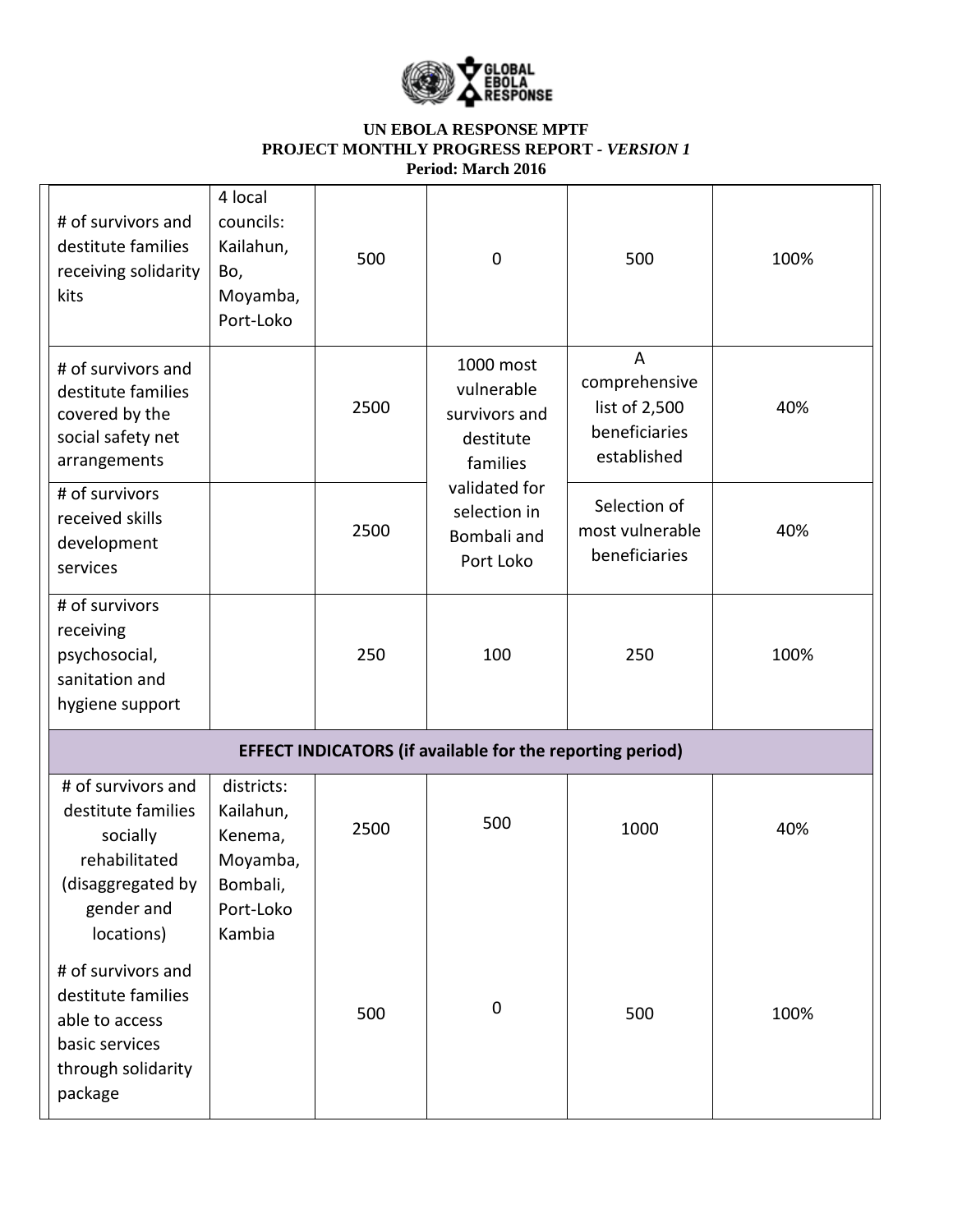

| # of survivors and<br>destitute families<br>having recovered     | 2500 | 250 | $\mathbf 0$ | 0    |
|------------------------------------------------------------------|------|-----|-------------|------|
| a sustainable<br>livelihood<br># of survivors<br>improving their |      |     |             |      |
| social re-<br>integration and<br>hygiene status                  | 250  | 100 | 250         | 100% |

## **NARRATIVE**

**Situation Update** (*please describe critical changes, if any, in the situation that affect the project (1-2 paragraphs*)

# UNDP Situation Report Update

As a reported the unavailability of a reliable data on EVD survivors and affected persons/ families in the targeted district, the team has implemented a two sided approach in order to make up for the unwanted delays that has been caused due to the limitation of data and list availability. The project management team has engaged in a joint validation exercise with the Ministry Social Welfare Gender and Children Affaires (MSWGCA) and SLAES (Sierra Leone Association of Ebola Survivors) using the existing incomplete list provide by the MSWGCA as a based, The project management team has developed a database on validated survivors capturing additional details per beneficiary, individual photos and also photos of their discharged certificates. This exercise has been completed for Bombali and Port Loko Districts, a total of about 1000 were validated. A total number of 42 for both districts combined were not captured in the Ministry's list and this list have been shared with the Ministry for clearance before classification can be made. The Team will be validating the next three targeted districts within April.

On the 14<sup>th</sup> of March the Team presented the beneficiary selection criteria to stakeholders which will guide the selection of the validated survivors and the destitute families. The selected lists will be shared with MSWGCA and SLAES per chiefdom. Due to the high need and limited resources it has also been suggested to also focus (select) geographical locations. Basically, select the chiefdoms heavily affected by Ebola. It will be finalized in consultation with MSWGCA and SLAES.

Whilst engaging in the validation process the Project Team also conducted a livelihood service mapping assessment to survivors to coordinate ensure synergies with partners already providing assistance to the same group of beneficiaries and avoid any duplication. For example, PIH in Port Loko is supporting adult literacy to survivors. Discussion with PIH is ongoing to collaborate with UNDP to provide vocational training and start up kits to those completed adult literacy training. The mapping also help understand the gaps and learn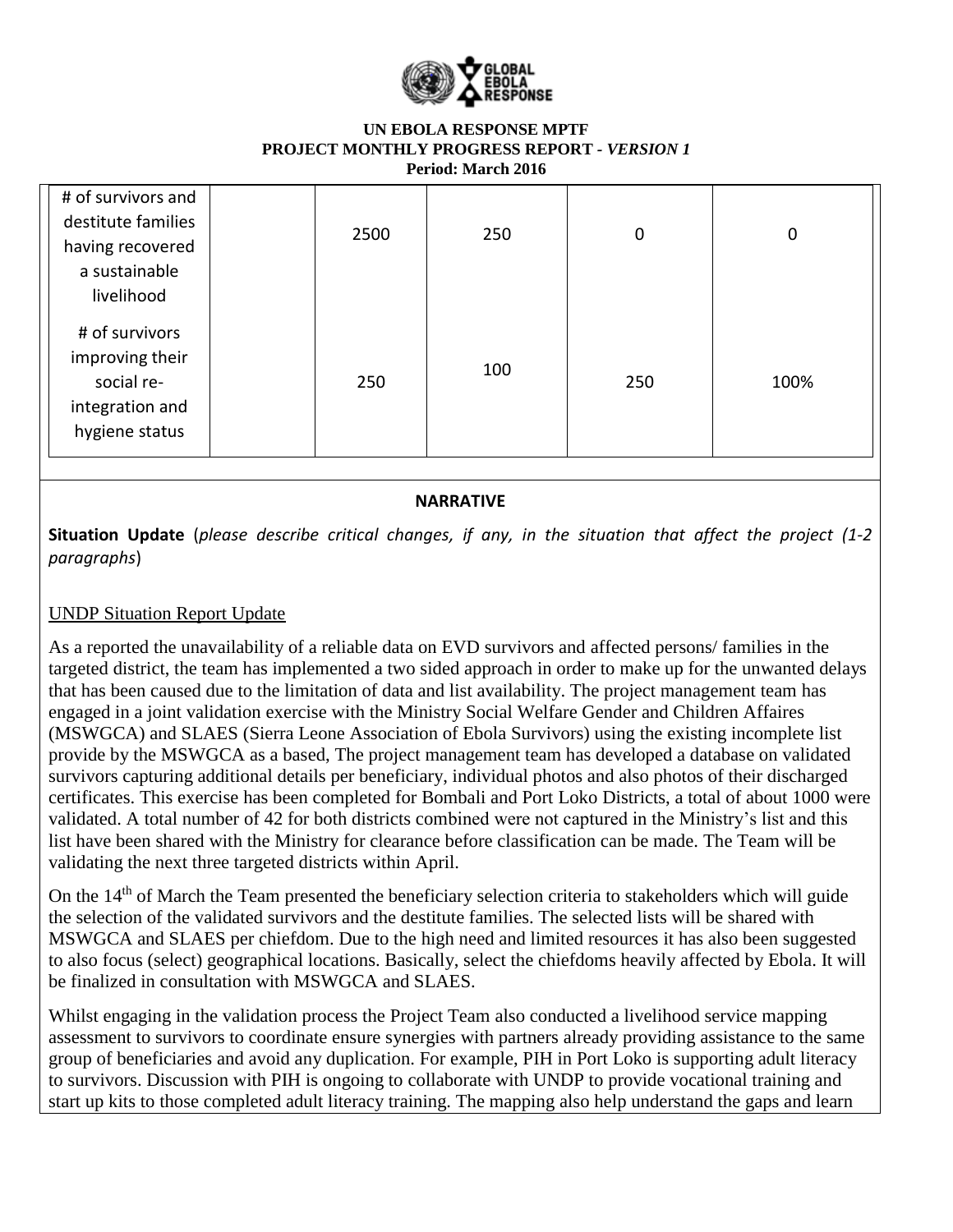

from the past livelihood interventions.

# **Pink Cross Activity Update**

The Pink Cross Team with the support from UNDP held a workshop with community stakeholders and beneficiaries on sanitation and hygiene practices, its importance and provided hygiene packages to beneficiaries in the community.

The joint Team also conducted an impact assessment of the project its successes and recommendations including spot checks and making compliance appeal to users of sanitation and hygiene materials to enhance compliance to hygiene public health best practices.

**Key Achievements** (*please use this section to highlight your key achievements for the month, using bullet points if preferred)*

- *Data base has been developed containing project beneficiaries for the already completed districts*
- *Completion of service mapping, validation and selection of beneficiaries in Bombali and Port Loko.*
- *Comprehensive market assessment completed draft report to be shared by the end of the month.*
- *Identification and contracting implementing partners initiated.*
- *Livelihood option mapping completed in Port Loko and Bombali districts.*

**Delays or Deviations** (*if any, briefly describe the delays or changes in focus, approach or targets, and provide a short justification for the change (1-2 paragraphs*)

- Adequate staff cost was not factored in the budget which creates difficulty in project management and activity monitoring
- Based on the draft eligibility criteria, most of the beneficiaries are located close to the district centers. Therefore the project team plans to encourage the beneficiaries to open bank accounts and the payments will be transferred through bank accounts. However, this issues has been reviewed further for feasibility in the next month. The project has no provision for the cash transfer charges. Therefore, the charges of mobile companies or banks will be deducted from the beneficiaries grant.

**Gender and Environmental Markers** *(Please provide disaggregated data, if applicable)*

| No. of Beneficiaries: 2500* |       | <b>Environmental Markers</b> |
|-----------------------------|-------|------------------------------|
| Women                       | 1,467 | NA                           |
| Girls                       | ΝA    |                              |
| Men                         | 1,033 |                              |
| <b>Boys</b>                 | ΝA    |                              |
| <b>Total</b>                | 2,500 |                              |